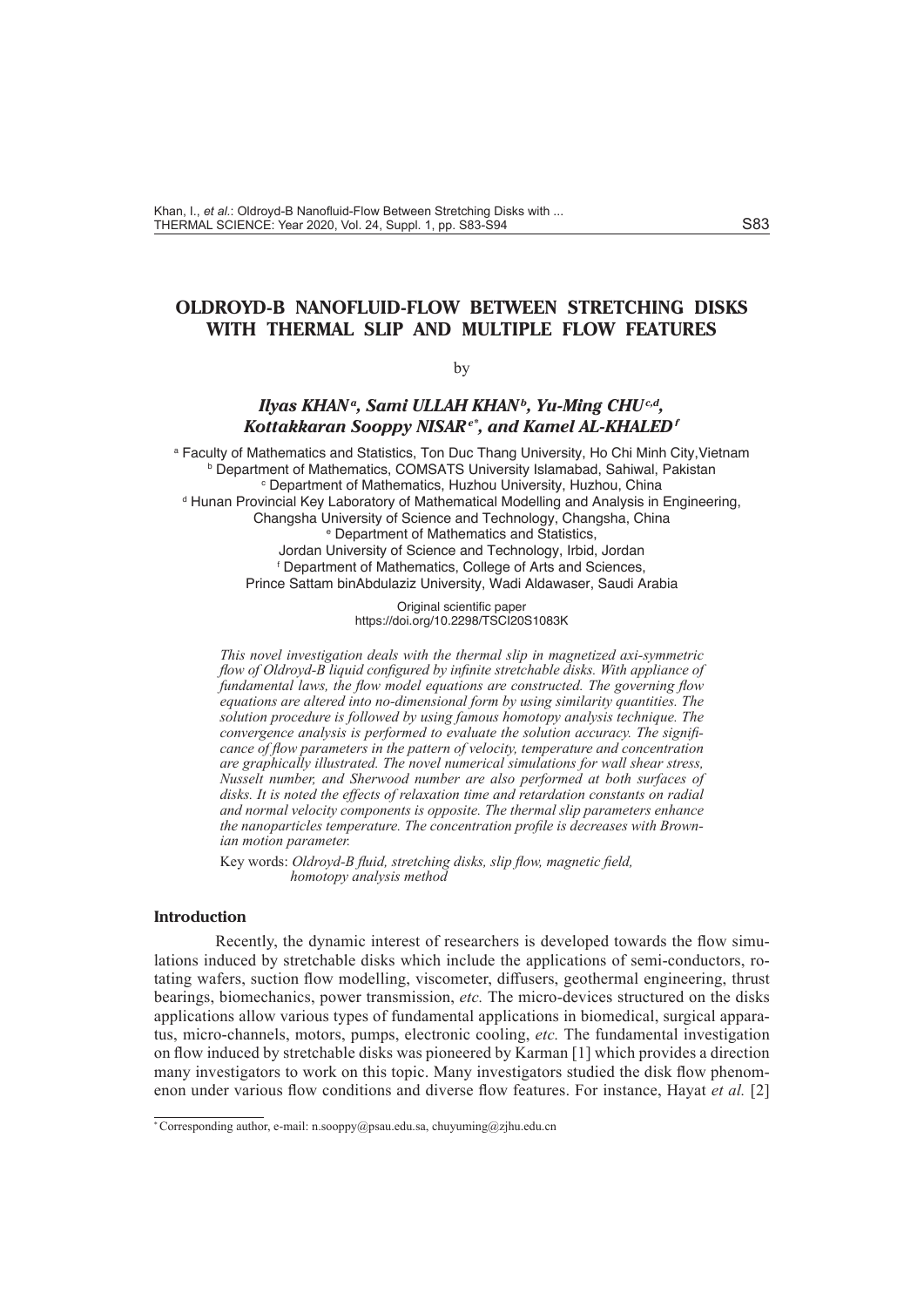utilized the modified heat and mass flux expressions to explore the heat transfer phenomenon for third grade liquid configured by starching disks. The stagnation point analysis for hydromagnetic-flow between stretching disks was numerically focused by Turkyilmazoglu [3]. In another investigation, Turkyilmazoglu [4] examined the features of heat transfer in asymmetric flow of viscous material induced by shrinking and rotating disk. The magnetic field features for viscous fluid-flow between convectively heated disks was worked out by Soid *et al.* [5]. The utilization of nanoparticles in Newtonian fluid for uniformly moving disks was intended by Yin *et al.* [6]. Some interesting numerical simulations for flow problem induced by stretchable disks has been focused by Turkyilmazoglu [7]. The mixed convection impact for flow of Oldroyd-B material in isothermal moving disks was analyzed by Hashmi *et al.* [8]. Rashidi *et al.* [9] examined the slip features while examining the diffusion-thermo aspects in stretching disks. Khan *et al.* [10] find out the analytical solution for disk flow of viscous fluid by following convergent procedure. In another analysis, Khan *et al.* [11] reported the joule heating and viscous dissipation aspects in axi-symmetric flow encountered by stretching disks.

The investigation regarding the flow of non-Newtonian materials is another attracting research area in recent century due to their novel industrial, engineering and daily life applications. The non-Newtonian fluid possessed non-linear interaction shear stress and warping change. The prime reason behind such motivating attention of researchers towards the non-Newtonian fluid is justified due to their prestigious applications in the chemical industries, engineering processes, medical applications, food industries, mechanical sciences, processing industries and many more. The complicated rheological consequences of such materials insisted the scientists to suggest unqiue relationship for each non-Newtonian fluid model. Among various proposed fluid models, Oldroyd-B fluid one the most interesting and useful non-linear model which successfully allow to examine the important relaxation and retardation features. This model is characterized to the rate type fluids and presents the results for Maxwell fluid and viscous material as a limiting case. Owing to these valuable properties of Oldroyd-B fluid, many researchers used this model under different circumstances. For instance, Zheng *et al.* [12] reported the hydromagnetic-flow of Oldroyd-B liquid over an accelerating surface. The stretched flow of Oldroyd-B fluid has been reported by Hayat *et al.* [13]. They adopted convergence algorithm to communicate the solution procedure. The modelling for fractional type of Oldroyd-B under the impact of slip was led by Zheng *et al.* [14]. The flow Oldroyd-B fluid under the creeping constraints with applications of DLM simulations has been notified by Chiu *et al.* [15]. Farooq *et al.* [16] thrashed out the major consequences of Oldroyd-B fluid analytically.

The fluid-flow under the influence of magnetic force reports many narrative applications and studied by many investigators in recent years. The implications of magnetic field for such liquids flow provide us to avert the uncertain deviations of viscosity lubrications with temperature in the operational conditions of extreme type. The MHD has key applications in physics, chemistry, engineering and mathematics such as cancer therapy, strips cooling, power generation, drug delivery, nuclear plants, safer surgery, sample mixing, tumor elimination, MHD pumps gastric medication, sterilized devices, biological transportation*, etc.* Some recent investigations for various fluid-flow under the impact of magnetic field can be seen in references [17-24].

After carefully evaluating the aforementioned literature survey, aim here to report the heat and mass transportation for flow of Oldroyd-B nanofluid confined by stretching and rotating disks. The Brownian motion and thermophoresis aspects are taken into consideration. The flow is subjected to the magnetic force. The thermal slip features are utilizes to explore the thermal performances of non-Newtonian fluid. It is remarked that some studies are already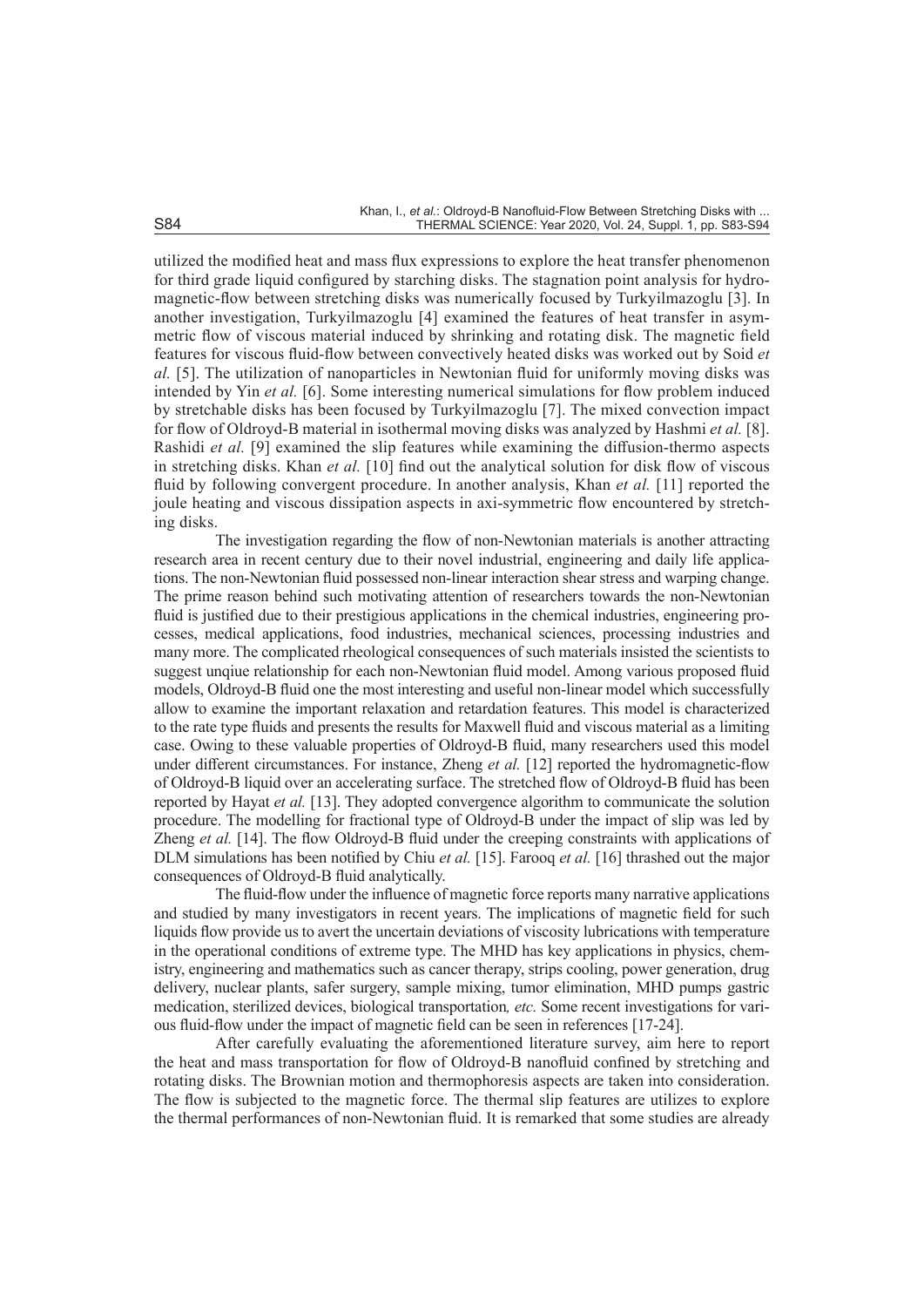available in the literature regarding flow due to stretching disks but velocity and thermal slip features in flow of Oldroyd-B nanofluid is not reported yet. In order to fill this research gap, present communication is reported. The governing equations are modeled and then retained dimensional forms. The analytical solution is computed with appliance of homotopy analysis scheme [25-30]. The solution convergence is also examined. The flow parameters for velocity, temperature and concentration are discussed with physical applications.

### **Mathematical modelling**

Let us develop a nanofluid model for Oldroyd-fluid by utilizing the thermal slip features. The non-Newtonian fluid is confined between stretchable disks where flow is imagined to be 2-D. At the surfaces of disks, the velocity and thermal slip constraints are elaborated. The magnetic force consequences has been reported along-axis. The temperature at lower surface of disk is while is upper surface temperature. The famous cylindrical axes and are followed to model the problem. Due to the axisymmetry constraints, the physical quanties are free of The equations for Oldroyd-B liquid with impact of magnetic force, nanoparticles and thermophoresis features are expressed [8]:

$$
\frac{1}{r}\frac{\partial}{\partial r}(ru) + \frac{\partial w}{\partial z} = 0
$$
(1)  

$$
u\frac{\partial u}{\partial r} + w\frac{\partial u}{\partial z} = -\frac{1}{\rho}\frac{\partial p}{\partial r} + v\left(2\frac{\partial^2 u}{\partial r^2} + \frac{\partial^2 w}{\partial r \partial z} + \frac{\partial^2 u}{\partial z^2} + \frac{2}{r}\frac{\partial u}{\partial r} - 2\frac{u}{r^2}\right) -
$$

$$
-\beta_1^* \left(w^2 \frac{\partial^2 u}{\partial z^2} + 2uw \frac{\partial^2 u}{\partial r \partial z} + \frac{\partial^2 u}{\partial r^2}\right) + v\beta_2^* \left(\frac{4u^2}{r^3} - \frac{2w}{r^2} \frac{\partial u}{\partial z} - \frac{1}{r}\left(\frac{\partial u}{\partial z}\right)^2 -
$$

$$
-2\frac{\partial u}{\partial z}\frac{\partial^2 w}{\partial z^2} + w\frac{\partial^3 u}{\partial z^3} - \frac{2u}{r^2}\frac{\partial u}{\partial r} - \frac{\partial^2 u}{\partial z^2}\frac{\partial u}{\partial r} - \frac{2}{r}\left(\frac{\partial u}{\partial r}\right)^2 - \frac{1}{r}\frac{\partial u}{\partial z}\frac{\partial w}{\partial r} + \frac{2w}{r}\frac{\partial^2 u}{\partial r \partial z} -
$$

$$
-\frac{\partial u}{\partial z}\frac{\partial^2 u}{\partial r \partial z} - \frac{\partial u}{\partial r}\frac{\partial^2 w}{\partial r \partial z} + u\frac{\partial^3 u}{\partial r \partial z^2} + 2u\frac{\partial^3 u}{\partial r \partial z^2} + \frac{2u}{r}\frac{\partial^2 u}{\partial r^2} - 2\frac{\partial u}{\partial r}\frac{\partial^2 u}{\partial r^2} -
$$

$$
-\frac{\partial u}{\partial z}\frac{\partial^2 w}{\partial r^2} + 2w\frac{\partial^3 u}{\partial r^2 \partial z} + u\frac{\partial^3 w}{\partial r \partial z} + 2u\frac{\partial^3 u}{\partial r^3}\right] + \frac{\sigma B_0^2}{\rho} \left(-u - \beta_1^* w \frac{\partial u}{\partial z}\right)
$$
(2)  

$$
u\frac{\partial w}{\
$$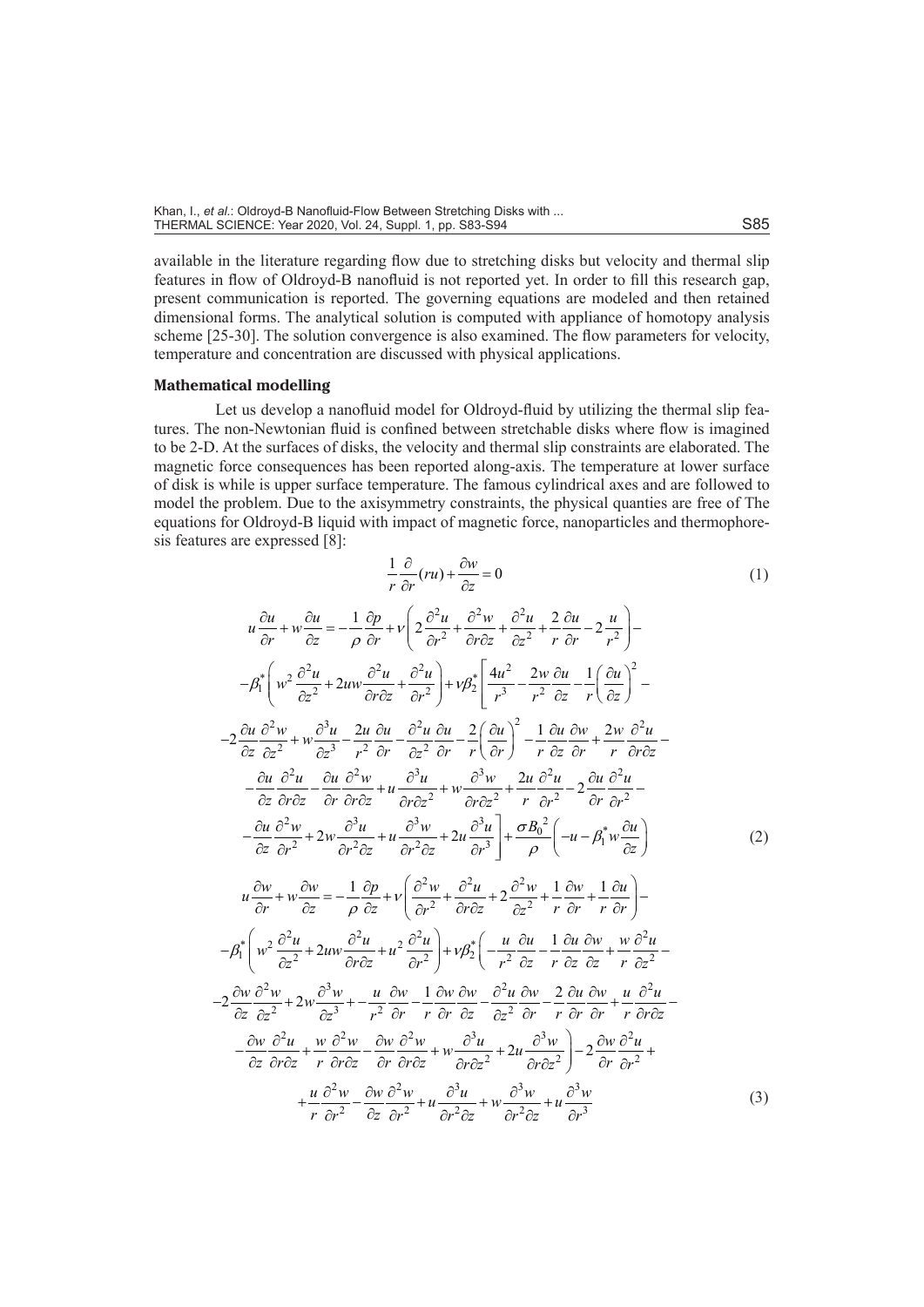$$
u\frac{\partial T}{\partial r} + w\frac{\partial T}{\partial z} = \alpha \left( \frac{\partial^2 T}{\partial r^2} + \frac{1}{r} \frac{\partial T}{\partial r} + \frac{\partial^2 T}{\partial z^2} \right) + \tau \left[ D_B \left( \frac{\partial C}{\partial r} \frac{\partial T}{\partial r} + \frac{\partial C}{\partial z} \frac{\partial T}{\partial z} \right) + \right. \\
\left. + \frac{D_T}{T_m} \left\{ \left( \frac{\partial T}{\partial r} \right)^2 + \left( \frac{\partial T}{\partial r} \right)^2 \right\} \right] + Qk_0 a_0 e^{-E/R_1 T} \tag{4}
$$

$$
u\frac{\partial C}{\partial r} + w\frac{\partial C}{\partial z} = D_B \left( \frac{\partial^2 C}{\partial r^2} + \frac{1}{r} \frac{\partial C}{\partial r} + \frac{\partial^2 C}{\partial z^2} \right) + \frac{D_T}{T_m} \left( \frac{\partial^2 T}{\partial r^2} + \frac{1}{r} \frac{\partial T}{\partial r} + \frac{\partial^2 T}{\partial z^2} \right) - \frac{\partial \left[ V_T \left( C - C_1 \right) \right]}{\partial z} \tag{5}
$$

The slip boundary conditions for formulated flow problem:

$$
u = ar + \left(\frac{2 - \sigma_u}{\sigma_u}\right) \tau_1 \frac{\partial u}{\partial z} + \left(\frac{2 - \sigma_u}{\sigma_u}\right) \tau_1^2 \frac{\partial^2 u}{\partial z^2}, \quad w = 0, \quad p = \frac{a \mu \beta_1 r^2}{4d^2}, \quad \text{at} \quad z = 0
$$
  

$$
u = cr - \left(\frac{2 - \sigma_u}{\sigma_u}\right) \tau_1 \frac{\partial u}{\partial z} - \left(\frac{2 - \sigma_u}{\sigma_u}\right) \tau_1^2 \frac{\partial^2 u}{\partial z^2}, \quad w = 0, \quad p = 0, \quad \text{at} \quad z = d
$$
 (6)

Similarly the boundary conditions for nanoparticles temperature are also imposed in form of following jump slip relations:

$$
T = T_1 + \left(\frac{2 - \sigma_T}{\sigma_T}\right) \left(\frac{2\xi}{\xi + 1}\right) \frac{1}{\text{Pr}} \tau_2 \frac{\partial T}{\partial z} + \left(\frac{2 - \sigma_T}{\sigma_T}\right) \left(\frac{2\xi}{\xi + 1}\right) \frac{1}{\text{Pr}} \frac{\tau_2^2}{2} \frac{\partial^2 T}{\partial z^2}, \text{ at } z = 0 \tag{7}
$$

$$
T = T_2 - \left(\frac{2 - \sigma_T}{\sigma_T}\right) \left(\frac{2\xi}{\xi + 1}\right) \frac{1}{\text{Pr}} \tau_2 \frac{\partial T}{\partial z} + \left(\frac{2 - \sigma_T}{\sigma_T}\right) \left(\frac{2\xi}{\xi + 1}\right) \frac{1}{\text{Pr}} \frac{\tau_2^2}{2} \frac{\partial^2 T}{\partial z^2}, \text{ at } z = d \tag{8}
$$

The nanoparticles concentration is reported by using following no-slip conditions:

$$
C = C_1, \ z = 0, \ C = C_2 \ \text{at} \ z = d \tag{9}
$$

The physical quantities are radial component, *u*, axial component, *w*, pressure, *p*, fluid density,  $\rho$ , dynamic viscosity,  $\mu$ , kinematic viscosity,  $\nu$ , relaxation time,  $\beta_1^*$ , retardation time  $\beta_2^*$ , temperature, *T*, thermal diffusivity, *K*, concentration, *C*, thermophoretic coefficient,  $D_T$ , mean temperature,  $T_m$ , thermophoretic velocity,  $V_T$ , Brown diffusion coefficient,  $D_B$ , thermal accommodation coefficient, *σT*, specific heat ratio, *ξ*, stretching rates constants, *a* and *b*, tangential momentum accommodation constant,  $\sigma_u$ , and molecular mean path,  $\tau_1$ .

The dimensionless form of given equations can be resulted via relations [8]:

$$
u = -\frac{ar}{2}H'(\eta), \ w = adH(\eta), \ p = a\mu \left[ P(\eta) + \frac{\beta_1 r^2}{4d^2} \right], \ \eta = \frac{z}{d}
$$
  

$$
T = T_1 + (T_2 - T_1)\theta(\eta), \ C = C_1 + (C_2 - C_1)\varphi(\eta)
$$
 (10)

After altering these relations, set of dimensionless equations is obtained:

$$
\frac{\text{Re}}{2} (H'^2 - 2HH'') = -\left\{ \beta_1 + H''' + \lambda_1 a \text{ Re} \left( HH'H'' - H^2H''' \right) + \lambda_2' a \left[ HH^{(iv)} - H''^2 \right] \right\} + \text{Re} \left( H' + \lambda_1' aHH'' \right) \tag{11}
$$

$$
\theta'' - \text{Re} \Pr H \theta' + Nb \Pr \theta' \varphi' + Nt \Pr \varepsilon \theta'^2 + K \exp \left[ \frac{-1}{\varepsilon \left( 1 + \varepsilon \theta \right)} \right] = 0 \tag{12}
$$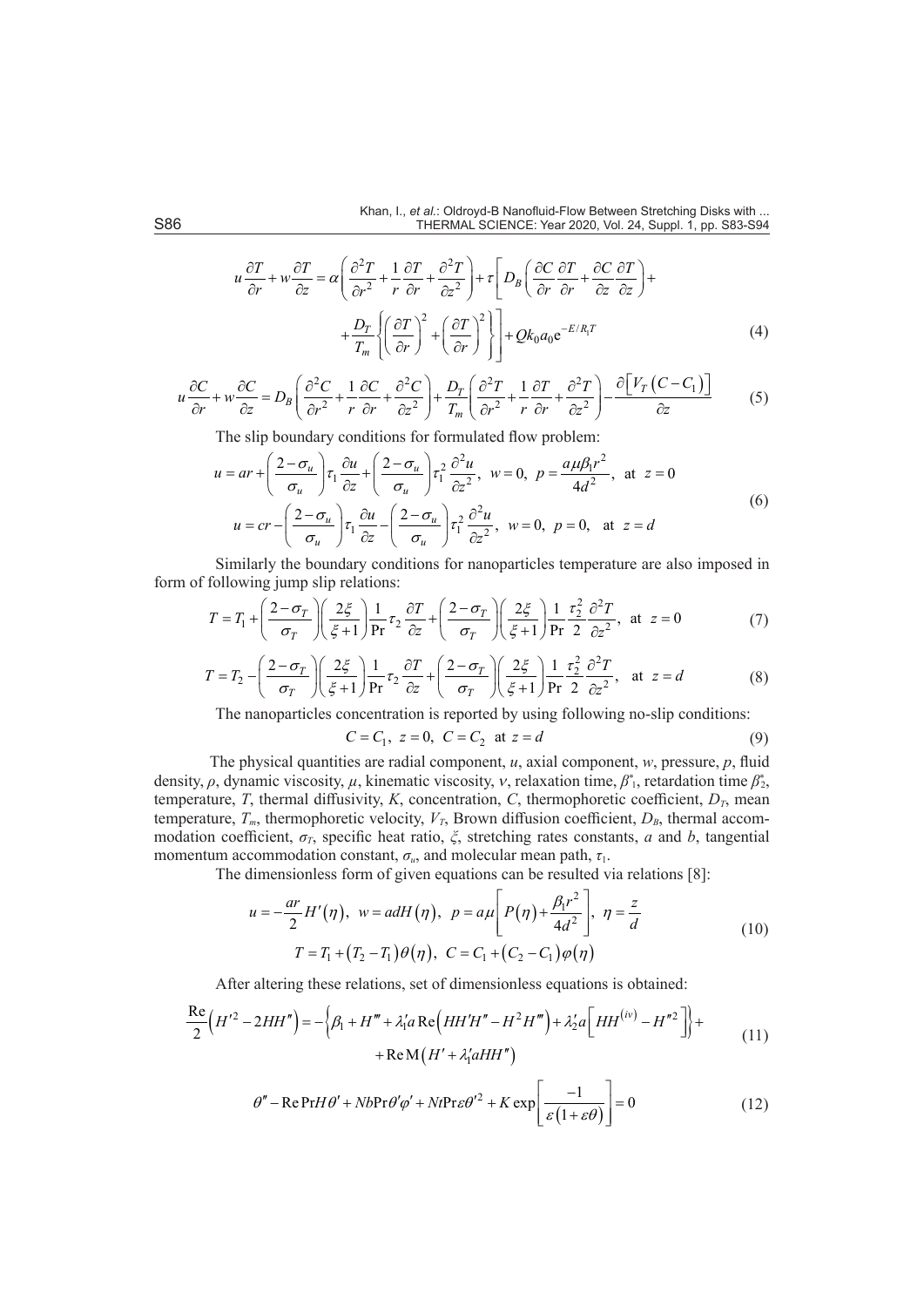$$
\varphi'' - \text{Re LePrH}\varphi' + \left(\frac{Nt}{Nb}\right)\varepsilon\theta'' + J\text{LePr}\varepsilon\left(\theta'\varphi' + \varphi\theta''\right) = 0\tag{13}
$$

$$
P' = \frac{3H''}{2} - \text{Re } HH' - \lambda_1 \text{Re } H^2 H''
$$
 (14)

$$
H(0) = 0, H(1) = 0, H'(0) = -2 + \left[\varepsilon_1 H''(0) + \varepsilon_2 H'''(0)\right]
$$
\n(15)

$$
H'(1) = -2\gamma - \Big[\varepsilon_1 H''(0) + \varepsilon_2 H'''(0)\Big], \ P(0) = 0 \tag{16}
$$

$$
\theta(0) = \varepsilon_3 \theta'(0) + \varepsilon_4 \theta''(0), \quad \theta(1) = 1 - \left[\varepsilon_3 \theta'(1) + \varepsilon_4 \theta''(1)\right]
$$
(17)

$$
\varphi(0) = 0, \ \varphi(1) = 1 \tag{18}
$$

The dimension variables are Reynolds number, Re, Deborah number for relaxation, *λ*1, retardation time, *λ*2, wall stretching parameter, *γ*, first order velocity slip, *ε*1, Hartmann number, M, Prandtl number, Pr, second order velocity slip parameter, ε<sub>2</sub>, first order temperature jump parameter, *ε*3, temperature jump parameter of second order, *ε*4, Schmidt number, Sc, ratio of diffusion coefficient, *δ*, and Knudsen number, Kn, which are defined:

$$
\gamma = \frac{c}{a}, \lambda_1 = \beta_1^* a, \text{ Re} = \frac{ad^2}{v}, \text{ Pr} = \frac{v}{\alpha}, \text{ Kn} = \frac{\tau_{1,2}}{d}
$$

$$
\lambda_2 = \beta_2^* a, \ \varepsilon_1 = \text{Kn}\left(\frac{2-\sigma_u}{\sigma_u}\right), \ \varepsilon_2 = \frac{\text{Kn}^2}{2}\left(\frac{2-\sigma_u}{\sigma_u}\right)
$$

$$
\varepsilon_3 = \text{Kn}\left(\frac{2-\sigma_T}{\sigma_T}\right)\left(\frac{2\xi}{\xi+1}\right)\frac{1}{\text{Pr}}, \ \varepsilon_4 = \frac{\text{Kn}^2}{2}\left(\frac{2-\sigma_T}{\sigma_T}\right)\left(\frac{2\xi}{\xi+1}\right)\frac{1}{\text{Pr}}, \ \delta = \frac{D_B}{D_A}
$$

From eq. (17), the constant  $\beta_1$  is illuminated:

$$
H^{(iv)} = \text{Re } HH''' - \lambda_1 \text{Re}\left[-HH'H''' - H^2H^{(iv)} + HH''^2 + H'^2H''\right] -
$$
  
-M Re $\left[H'' + \lambda_1 \left(H'H'' + HH'''\right)\right] - \lambda_2 \left[-2H''H''' + H'H^{(iv)} + HH^{(v)}\right]$  (19)

Following mathematical expressions are notified to explore the numerical features of skin friction coefficient, Sherwood number and Nusselt number confined at both disks walls:

$$
C_{1f,2f} = \frac{\tau_{rz} \mid \eta = 0,1}{\frac{1}{2}\rho(\delta r)^2} = 2\operatorname{Re}^{-1} H''(\eta) \Big|_{\eta = 0,1}, \ N_{1u,2u} = -\frac{\mathrm{d}k_r \frac{\partial T}{\partial z} \mid \eta = 0,1}{k_r (T_2 - T_1)} = -\theta'(\eta) \Big|_{\eta = 0,1}
$$
(20)

$$
\mathrm{Sh} = \frac{-\left(D\frac{\partial C}{\partial z}\right)\Big|_{\eta=0,1}}{D(C_1 - C_2)} = -\varphi'(\eta)\Big|_{\eta=0,1} \tag{21}
$$

∂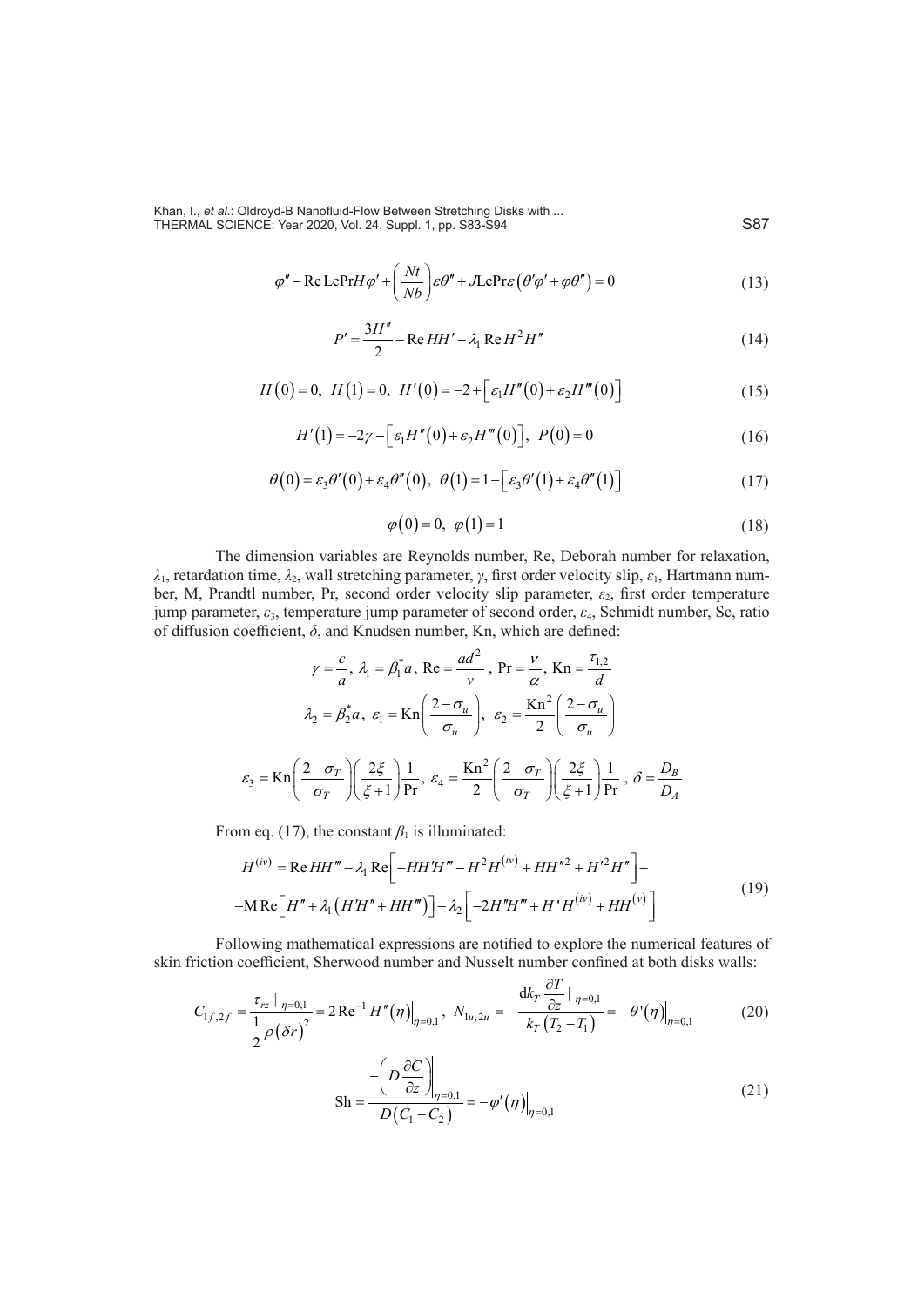### **Method of solution**

The initial approximations in following forms are suggested to start the simulation procedure:

$$
H_0(\eta) = \frac{1}{8\varepsilon_1 + 12\varepsilon_1^2} \Big( -2\eta \big(1 + \eta\big)\Big\{-1 + \eta \big(1 + \gamma\big) + 2\varepsilon_1 \Big[-2 + \eta + \gamma \big(1 + \eta\big)\Big] - 6\varepsilon_2 \big(1 + \eta\big)\Big\} \Big) \tag{22}
$$

$$
\theta_0(\eta) = \frac{\eta + \varepsilon_3}{1 + 2\varepsilon_3}, \ \varphi_0(\eta) = \eta \tag{23}
$$

along with linear operators:

$$
L_H = \frac{d^4}{d\eta^4}, L_\theta = \frac{d^2}{d\eta^2}, L_\phi = \frac{d^2}{d\eta^2}
$$
 (24)

The approximations for zeroth- order are developed:

$$
(1-q)L_H\left[H(\eta;q)-H_0(\eta)\right] = q\hbar_H N_H\left[H(\eta;q)\right] \tag{25}
$$

$$
(1-q)L_{\theta}\left[\theta(\eta;q)-\theta_{0}(\eta)\right]=q\hbar_{\theta}N_{\theta}\left[\theta(\eta;q)\right]
$$
\n(26)

$$
(1-q)L_{\varphi}\big[\varphi(\eta;q)-\varphi_0(\eta)\big]=q\hbar_{\varphi}N_{\varphi}\big[\varphi(\eta;q)\big]
$$
\n(27)

The  $m<sup>th</sup>$  order problem:

$$
L_H \left[ H_m \left( \eta \right) - \chi_m H_{m-1} \left( \eta \right) \right] = \hbar_H \operatorname{Re}_{1m} \left( \eta \right) \tag{28}
$$

$$
L_{\theta}\left[\theta_{m}(\eta)-\chi_{m}\theta_{m-1}(\eta)\right]=\hbar_{\theta}\operatorname{Re}_{2m}(\eta)
$$
\n(29)

$$
L_{\varphi}\left[\varphi_{m}\left(\eta\right)-\chi_{m}\varphi_{m-1}\left(\eta\right)\right]=\hbar_{\varphi}\operatorname{Re}_{3m}\left(\eta\right)
$$
\n(30)

$$
H_m(0) = H_m(1) = 0 \ H'_m(0) = \Big[ \varepsilon_1 H''_m(0) + \varepsilon_2 H'''_m(0) \Big], \ H'_m(1) = - \Big[ \varepsilon_1 H''_m(1) + \varepsilon_2 H'''_m(1) \Big] \tag{31}
$$

$$
\theta_m(0) = \left[\varepsilon_3 \theta_m'(0) + \varepsilon_4 \theta_m''(0)\right], \ \theta(1) = -\left[\varepsilon_3 \theta_m'(1) + \varepsilon_4 \theta_m''(1)\right]
$$
(32)

$$
\varphi_m(0) = 0, \ \varphi_m(1) = 1 \tag{33}
$$



**Figure 1. The** *ћ***-curves for velocity temperature and concentration profiles**

$$
\chi_m = \begin{cases} 0, & m \le 1 \\ 1, & m > 0 \end{cases}
$$
 (34)

The computation software MATHEMAT-ICA help out to facilitate the simulation procedure.

### **Convergence of solution**

After obtaining the analytical expressions successfully, aim of this section report the convergent analysis which has key importance in adopted convergent technique. The auxiliary parameters  $(h<sub>H</sub>, h<sub>θ</sub>, h<sub>φ</sub>)$  are play a diligent contribu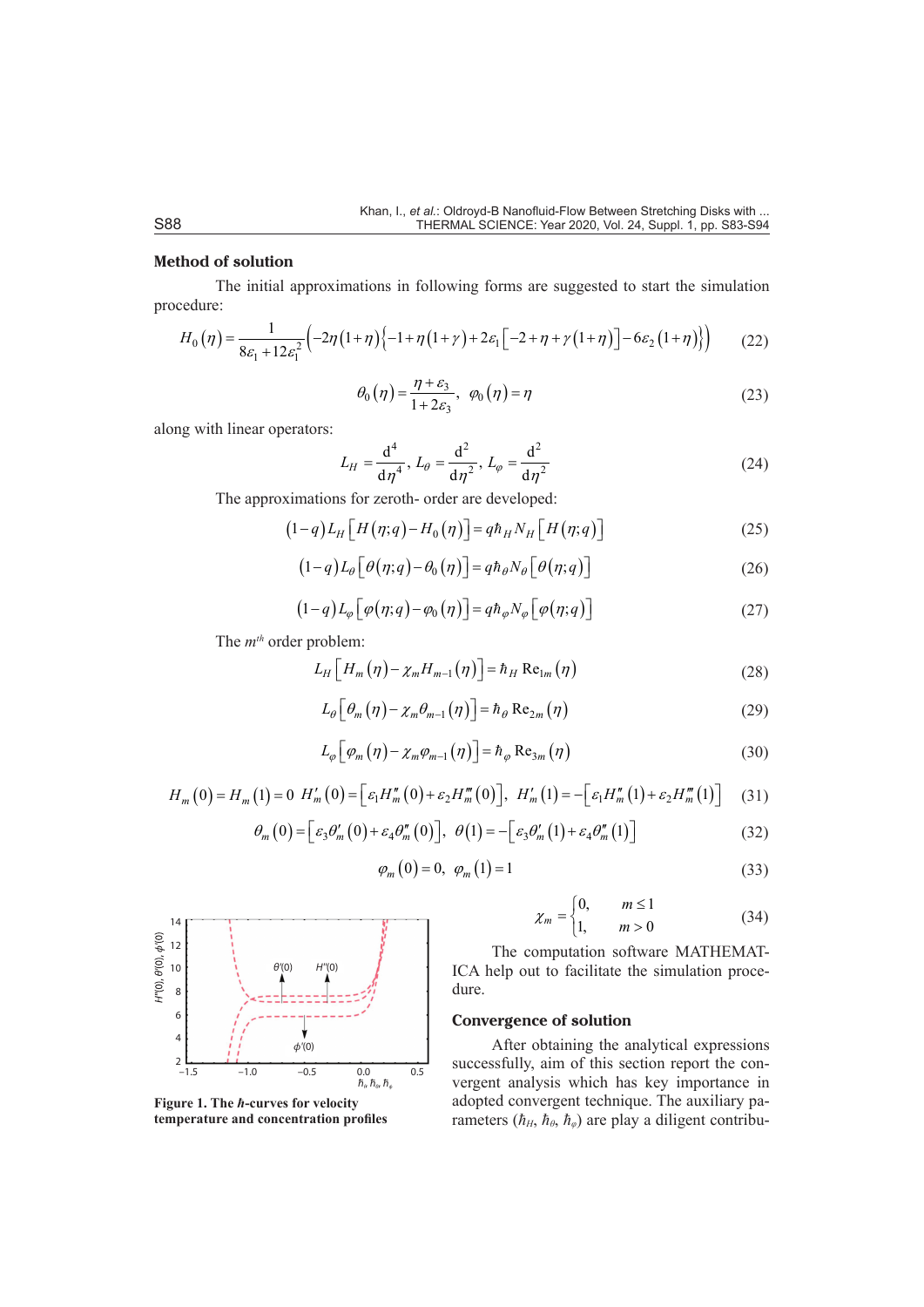tion suggest the convergence procedure. The necessary *ћ*-curves are constructed for velocity, temperature and concentration distributions are prepared under the specific values of parameters. The guaranteed convergence region is result under set of flow parameters. Figure 1 reports such convergence values which reveal that best convergence solution is associated with domain –1  $\leq \hbar_H \leq -0.1, -1.3 \leq \hbar_\theta \leq -0.2$ , and  $-1.2 \leq \hbar_\theta \leq -0.1$  The convergence analysis for  $H''(0), \theta'(0), \varphi'(0)$ is worked out in tab. 1 which shows that convergence of numerical values is achieved at 13<sup>th</sup> order of approximations.

| Approximation | H''(0)  | $\theta'(0)$ | $\varphi'(0)$ |
|---------------|---------|--------------|---------------|
|               | 6.66130 | 0.446623     | 0.243144      |
| 10            | 6.66121 | 0.446434     | 0.242136      |
| 12            | 6.65118 | 0.446334     | 0.242128      |
| 15            | 6.65110 | 0.446200     | 0.242120      |
| 20            | 6.65110 | 0.446200     | 0.242120      |

**Table 1. The HAM convergence at different order of approximations**

#### **Discussion**

The physical consequences for a model flow problem are quite necessary to see the clear insight flow problem [31-34]. Now the physical aspects of flow problem against parameters are studied in this section. The graphical simulations are prepared in view of flow constraints parameters against velocity, temperature, and concentration which are already altered in dimensionless forms. The whole analysis is performed by keeping fixed values like  $Re = 0.5$ ,



**Figure 4. Velocity components for**  $\lambda_1$  **<b>Figure 5. Velocity components for**  $\lambda_2$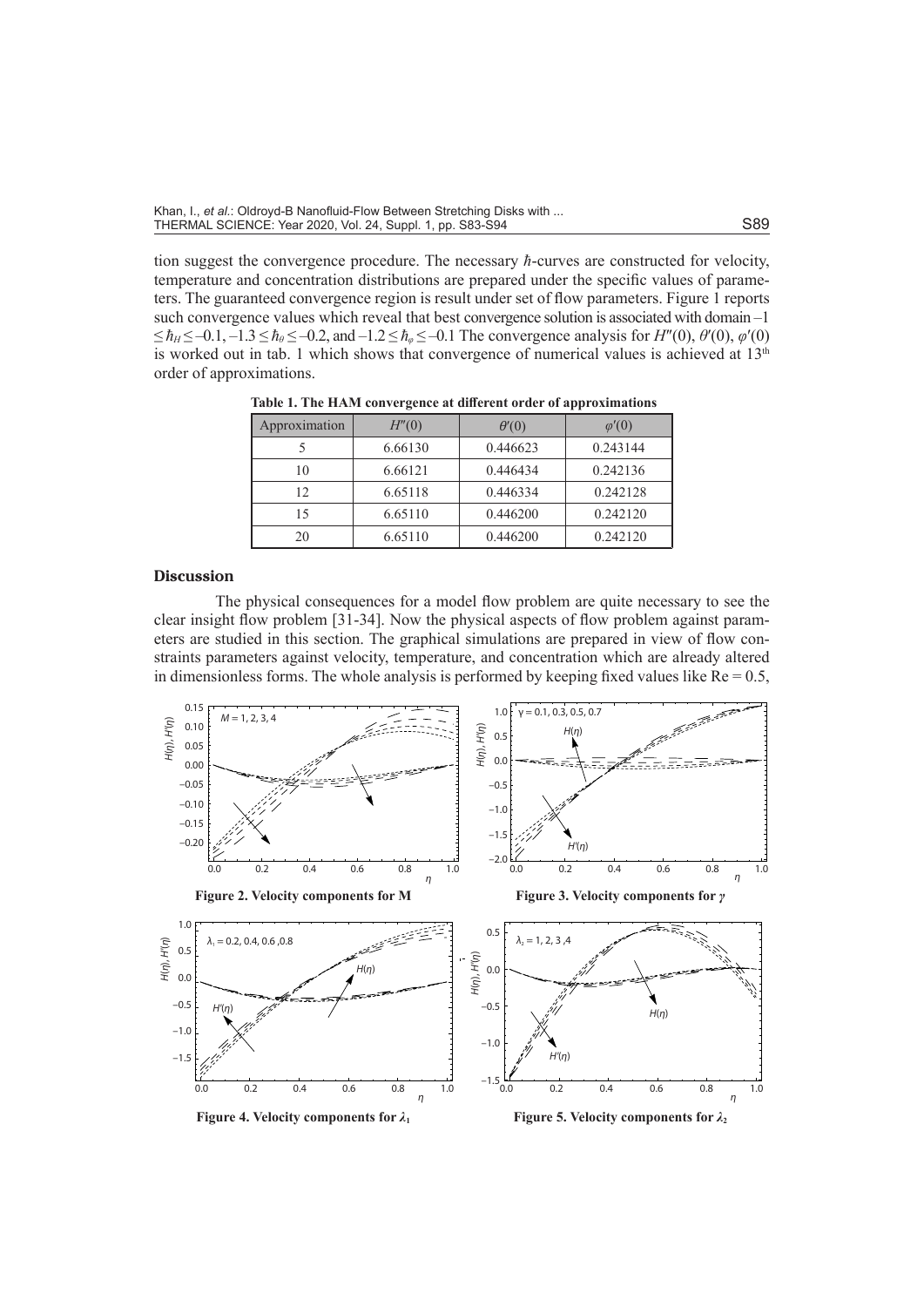

**Figure 12. Change in temperature with**  $\varepsilon_3$  **<b>Figure 13. Change in temperature with**  $\varepsilon_4$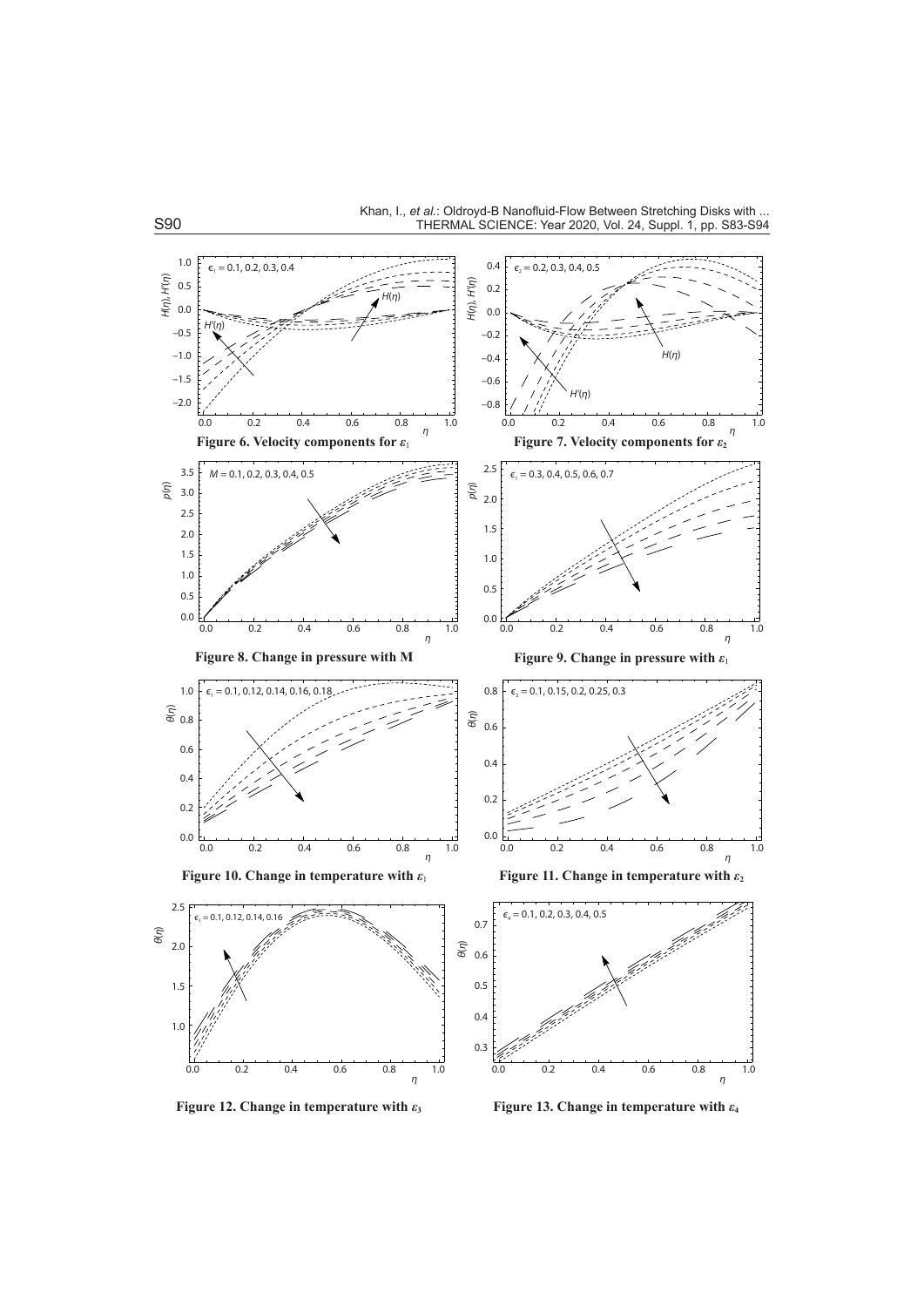Khan, I., *et al.*: Oldroyd-B Nanofluid-Flow Between Stretching Disks with ... THERMAL SCIENCE: Year 2020, Vol. 24, Suppl. 1, pp. S83-S94 S91 S91 S91 S91

 $\gamma = 0.2$ , M = 0.5, *Nb* = 0.2, Pr = 0.1,  $\lambda_1 = 0.2$ ,  $\lambda_2$  $= 0.1, \varepsilon_1 = 0.2, \varepsilon_2 = 0.3, \varepsilon_3 = 0.3, \text{ and } \varepsilon_4 = 0.5.$ Figure 2 communicates the influence Hartmann number on radial and vertical velocity components. Due to resistance of Lorentz force associated with larger magnetic field result a decrement in velocity components up to a specific level. The plot for wall stretching constant, *γ,*  against the radial and vertical velocities is prepared in fig. 3. Here a rise in both components notified with larger *γ* variation. The curve for relaxation constant,  $\lambda_1$ , and retardation constant,



 $\lambda_2$ , are plotted in figs. 4 and 5, respectively. An improve velocity distributions is associated with  $\lambda_1$  in contrast to  $\lambda_2$ . Physically, with increment of relaxation time parameter, more time needed to retain the fluid original position. A lower distribution of radial and vertical components are noticed when  $\lambda_2$  is maximum. In fig. 6, the output of fist order velocity slip constant  $\varepsilon_1$  is suggested for velocity components. Both components increases when  $\varepsilon_1$  is larger varies. The opposite observations are specified for  $\varepsilon_2$  and examined by plotting fig. 7. Figures 8 and 9 report the change in pressure distribution for Hartmann number and *ε*1, respectively. With larger assigns values to both Hartmann number and  $\varepsilon_1$ , the pressure distribution declined. However, the change in pressure is comparatively dominant for slip constant  $\varepsilon_1$ . Figures 10 and 11 give the temperature distribution,  $\theta$ , for velocity slip parameters  $\varepsilon_1$  and  $\varepsilon_2$ . The observations claim a lower temperature profile with both parameters. The change in  $\theta$  due to thermal slip parameters  $\varepsilon_3$  and  $\varepsilon_4$  is reported



**Figure 17. Change in concentration with Le** Figure 18. Change in concentration with *Nb*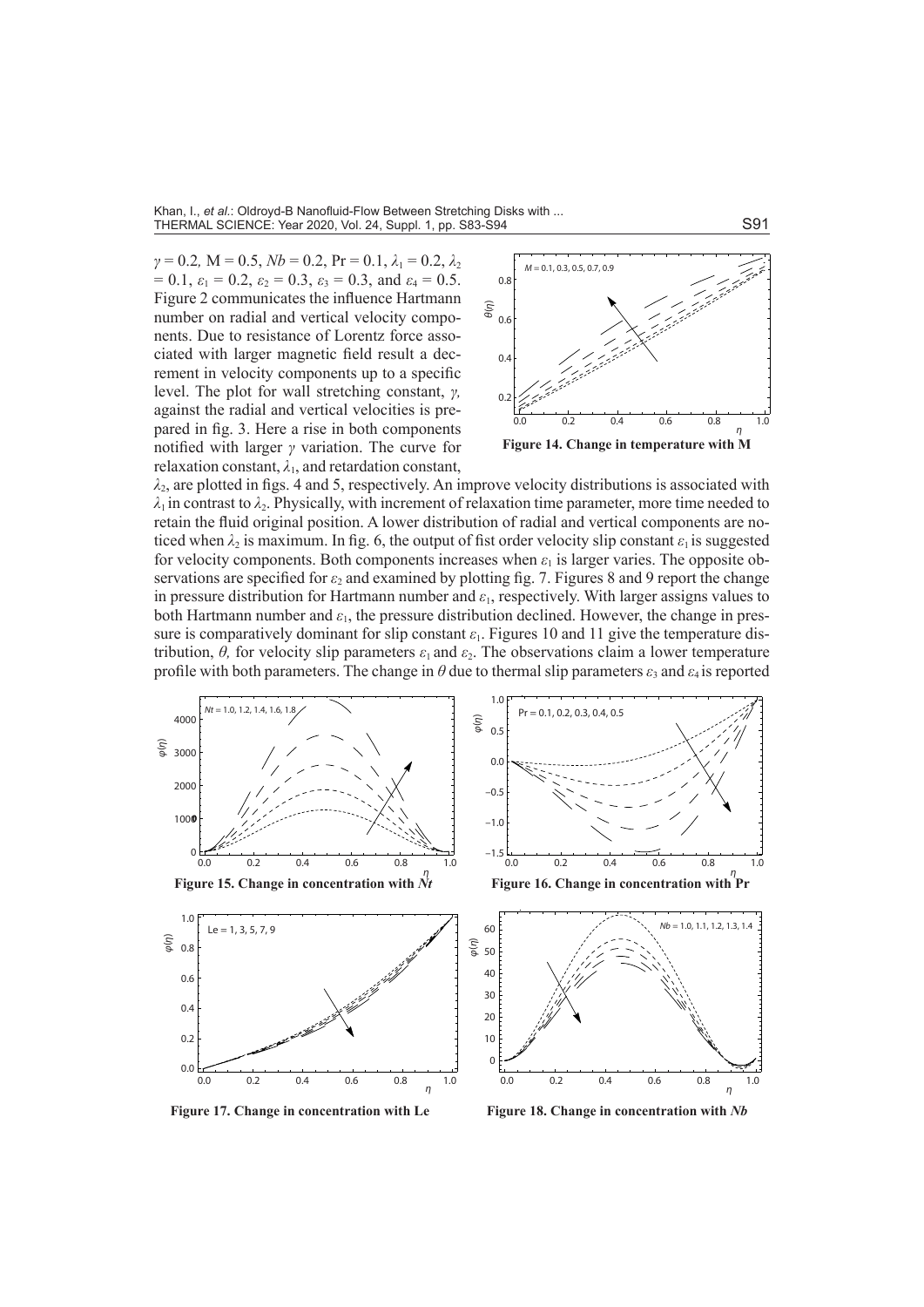by preparing figs. 12 and 13. Here, an increasing trend is noted for *θ* for both constants. Therefore, it is remarked that consideration of thermal slip features are more effective to improve the heat transportation processes. The graphical results for Hartmann number are reported in fig. 14. The nanoparticles temperature is increasing when Hartmann number is maximum. Physical larger values of Hartmann number are associated with Lorentz force which increase the temperature. The results utilizes figs. 15-18 determine the change in nanoparticles concentration, *φ*, with numerous values of thermophoresis parameter, *Nt*, Prandtl number, Lewis number, and Brownian motion constant, *Nb*. From fig. 15, upshot concentration distribution is observed when *Nt* is maximum. Physically, thermophoresis phenomenon represents the migration pattern of heated fluid particles towards the cold region. Due to this, temperature increases. The results reported in fig. 16 claim that concentration reduces with upshot values of Prandtl number. Figure 17 aim to presents the novel impact of Lewis number on *φ.* Here the results claim a reduce nanoparticles concentration for Lewis number. Physically the Lewis number is inversely related to mass diffusivity due to higher Lewis number. Figure 18 presents the influence of *Nb* on *φ.* As expected, concentration is lower for *Nb*.

The numerical expression based on the Nusselt number is evaluated in tab. 2. At lower disk surface, the heat transfer is minimum for Hartmann number. However, the upper wall show an increasing variation. The Nusselt number decreases for velocity slip parameter.

| $\varepsilon_1$ | $\mathcal{E}_2$ | $\mathcal{E}_3$ | $\varepsilon_4$ | Pr  | M   | Lower disk | Upper disk |
|-----------------|-----------------|-----------------|-----------------|-----|-----|------------|------------|
| 0.2             | 0.5             | 0.5             | 0.2             | 1.0 | 0.3 | $-0.62653$ | $-0.72854$ |
| 0.4             | 0.5             | 0.5             | 0.2             | 1.0 | 0.3 | $-0.60435$ | $-0.71095$ |
| 0.6             | 0.5             | 0.5             | 0.2             | 1.0 | 0.3 | $-0.54675$ | $-0.70462$ |
| 0.2             | 0.1             | 0.5             | 0.2             | 1.0 | 0.3 | $-0.64478$ | $-0.70741$ |
| 0.2             | 0.3             | 0.5             | 0.2             | 1.0 | 0.3 | $-0.55535$ | $-0.63751$ |
| 0.2             | 0.6             | 0.5             | 0.2             | 1.0 | 0.3 | $-0.37754$ | $-0.45679$ |
|                 | 0.5             | 0.1             | 0.2             | 1.0 | 0.3 | $-0.60753$ | $-0.63975$ |
|                 | 0.5             | 0.3             | 0.2             | 1.0 | 0.3 | $-0.69278$ | $-0.70568$ |
|                 | 0.5             | 0.6             | 0.2             | 1.0 | 0.3 | 0.80549    | $-0.80653$ |
|                 | 0.5             | 0.5             | 0.5             | 1.0 | 0.3 | $-0.54546$ | $-0.44705$ |
|                 | 0.5             | 0.5             | 1.0             | 1.0 | 0.3 | $-0.54587$ | $-0.44764$ |
|                 | 0.5             | 0.5             | 2.0             | 1.0 | 0.3 | $-0.54546$ | $-0.44654$ |
|                 | 0.5             | 0.5             | 0.2             | 0.2 | 0.3 | $-0.47742$ | $-0.52534$ |
|                 | 0.5             | 0.5             | 0.2             | 0.4 | 0.3 | $-0.47667$ | $-0.52364$ |
|                 | 0.5             | 0.5             | 0.2             | 0.6 | 0.3 | $-0.47522$ | $-0.52457$ |
|                 | 0.5             | 0.5             | 0.2             | 1.0 | 0.3 | $-0.47653$ | $-0.54575$ |
|                 | 0.5             | 0.5             | 0.2             | 1.0 | 0.5 | $-0.48984$ | $-0.52653$ |
|                 | 0.5             | 0.5             | 0.2             | 1.0 | 0.7 | $-0.49458$ | $-0.50905$ |

**Table 2. The variation of Nusselt number with different parameters**

#### **Conclusions**

The rheological consequences for Oldroyd-B nanofluid is studies in presence of velocity and thermal slip features. The modeled flow problem is analytically tackled via homotopy analysis method. The convergence procedure is followed to confirm the solution. The main results are as follows.

- The stretching ratio constant increases the radial and normal velocity components.
- An increment in radial and normal velocity components are noted for velocity slip parameters.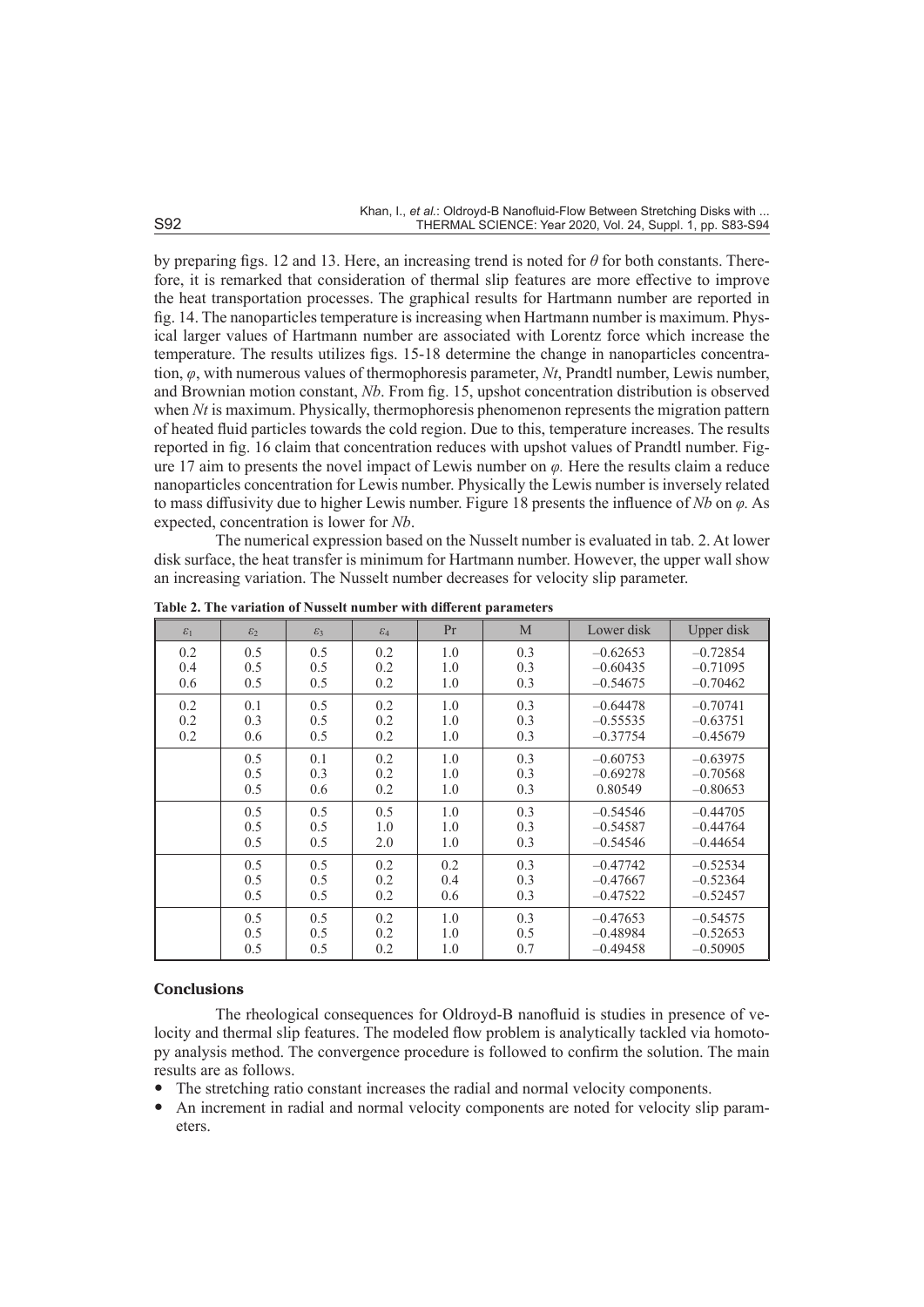- The Hartmann number effectively controls the fluid particles movement at both surfaces of disks.
- A declining temperature distribution is observed for velocity slip parameters.
- The nanoparticles temperature can be enhanced with proper utilization thermal slip constants.
- The concentration profile is lower for Brownian motion constant, Lewis number and Prandtl number.
- The thermophoresis constant improve the nanoparticles concentration effectively.

#### **Acknowledgment**

The authors would like to acknowledge Natural Science Foundation of China (Grant No. 61673169, 11701176, 11626101, and 11601485).

#### **References**

- [1] Karman, V., Uber, T., Laminar und Turbulente Reibung (in German), *Zeitschrift f¨ur Angewandte Mathematic and Mechanik (ZAMM)*, *1* (1921), 4, pp. 233-255
- [2] Hayat, T., *et al*., The MHD Axisymmetric Flow of Third Grade Fluid between Porous Disks with Heat Transfer (ed. English), *Applied Mathematicsand Mechanics*, *33* (2012), 6, pp. 749-764
- [3] Turkyilmazoglu, M., The 3-D MHD Stagnation Flow Due to a Stretchable Rotating Disk, *International Journal of Heat and Mass Transfer*, *55* (2012), 23-24, pp. 6959-6965
- [4] Turkyilmazoglu, M., The MHD Fluid-Flow and Heat Transfer Due to a Shrinking Rotating Disk, *Computers and Fluids*, *90* (2014), Feb., pp. 51-56
- [5] Soid, S. K., *et al*., The MHD Flow and Heat Transfer over a Radially Stretching/Shrinking Disk, *Chinese Journal of Physics*, *56* (2018), 1, pp. 58-66
- [6] Yin, C., *et al*., Flow and Heat Transfer of Nanofluids over a Rotating Disk with Uniform Stretching Rate in the Radial Direction, *Propulsion and Power Research*, *6* (2017), 1, pp. 25-30
- [7] Turkyilmazoglu, M., Fluid-Flow and Heat Transfer over a Rotating and Vertically Moving Disk, *Physics of Fluids*, *30* (2018), 6, 063605
- [8] Hashmi, M. S., *et al*., A Mathematical Model for Mixed Convective Flow of Chemically Reactive Oldroyd-B Fluid between Isothermal Stretching Disks, *Results in Physics*, *7* (2017), Aug., pp. 3016-3023
- [9] Rashidi, M. M., *et al*., Simultaneous Effects of Partial Slip and Thermal-Diffusion and Diffusion-Thermo on Steady MHD Convective Flow Due to a Rotating Disk, *Communications in Non-linear Science and Numerical Simulation*, *16* (2011), 11, pp. 4303-4317
- [10] Khan, N., *et al*., Flow of a Hydromagnetic Viscous Fluid between Parallel Disks with Slip, *Journal of Mechanics*, *31* (2015), 6, pp. 713-726
- [11] Khan, N., *et al*., Heat Transfer Analysis for Magnetohydrodynamics Axi-Symmetric Flow between Stretching Disks in the Presence of Viscous Dissipation and Joule Heating, *AIP Advances*, *5* (2015), 057115
- [12] Zheng, L., *et al*., Exact Solutions for MHD Flow of Generalized Oldroyd-B Fluid Due to an Infinite Accelerating Plate, *Mathematical and Computer Modelling*, *54* (2011), 1-2, pp. 780-788
- [13] Hayat, T., *et al*., Stretched Flow of Oldroyd-B Fluid with Cattaneo-Christov Heat Flux, *Results in Physics*, 7 (2017), July, pp. 2470-2476
- [14] Zheng, L., *et al*., Slip Effects on MHD Flow of a Generalized Oldroyd-B Fluid with Fractional Derivative, *Non-Linear Analysis: Real World Applications*, *13* (2012), 2, pp. 513-523
- [15] Chiu, S., *et al*., A 3-D DLM/FD Method for Simulating the Motion of Spheres in a Bounded Shear Flow of Oldroyd-B Fluids, *Computers and Fluids*, *172* (2018), Aug., pp. 661-673
- [16] Farooq, A., *et al*., Soret and Dufour Effects on 3-D Oldroyd-B Fluid, *Physica A: Statistical Mechanics and its Applications*, *503* (2018), Aug., pp. 345-354
- [17] Ali, F., *et al*., Application of Caputo-Fabrizio Derivatives to MHD Free Convection Flow of Generalized Walters-B Fluid Model, *The European Physical Journal Plus*, *131* (2016), 377
- [18] Ali, F., *et al*., Magnetic Field Effect on Blood Flow of Casson Fluid in Axisymmetric Cylindrical Tube: A Fractional Model, *Journal of Magnetism and Magnetic Materials*, *423* (2017), Feb., pp. 327-336
- [19] Samiulhaq, A. S., *et al*., Unsteady Magneto Hydrodynamic Free Convection Flow of a Second Grade Fluid in a Porous Medium with Ramped Wall Temperature, PLoS One, *9* (2014), e88766